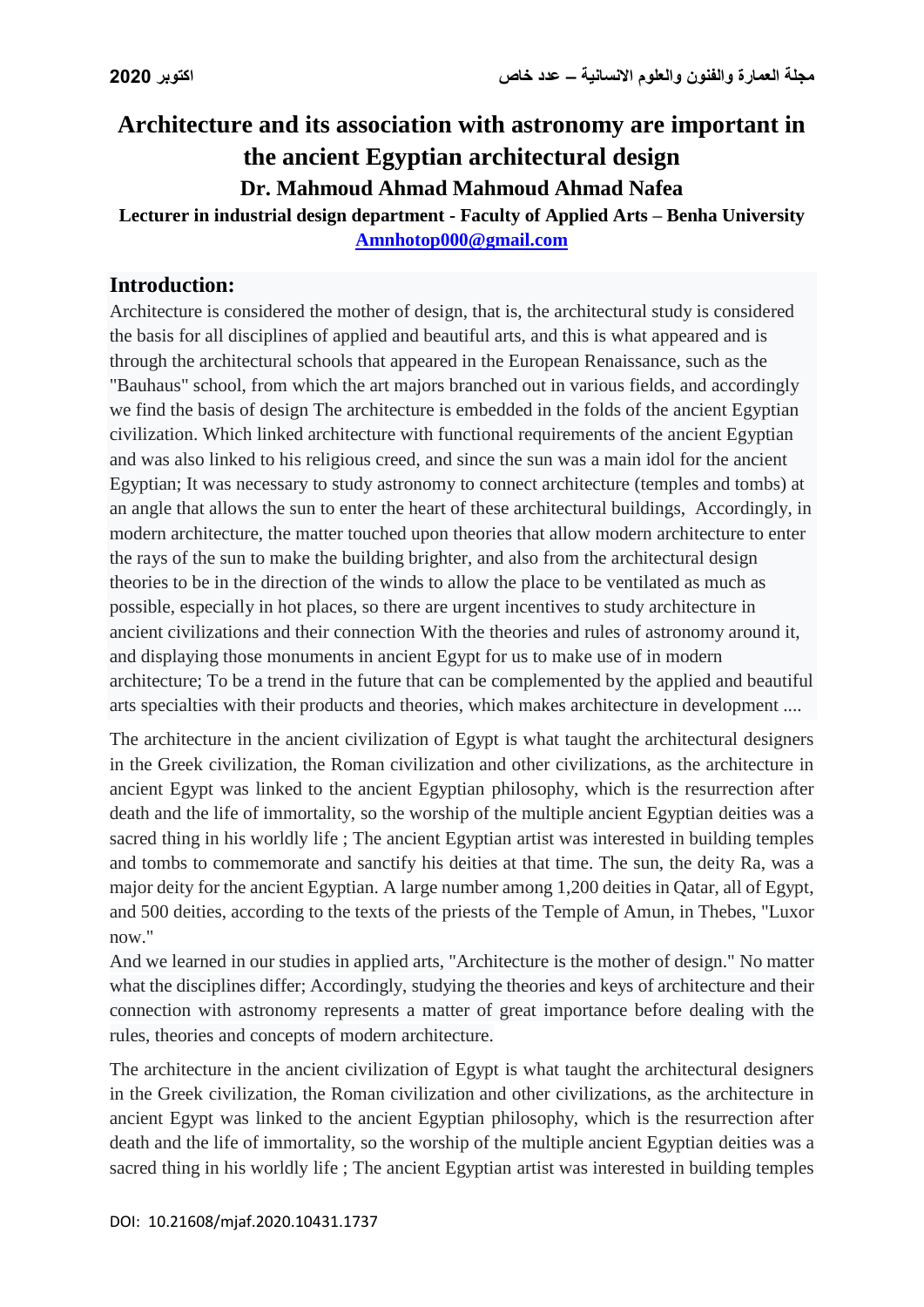and tombs to commemorate and sanctify his deities at that time. The sun, the deity Ra, was a major deity for the ancient Egyptian. A large number among 1,200 deities in Qatar, all of Egypt, and 500 deities, according to the texts of the priests of the Temple of Amun, in Thebes, "Luxor now."

And we learned in our studies in applied arts, "Architecture is the mother of design." No matter what the disciplines differ; Accordingly, studying the theories and keys of architecture and their connection with astronomy represents a matter of great importance before dealing with the rules, theories and concepts of modern architecture.

The architecture in the ancient civilization of Egypt is what taught the architectural designers in the Greek civilization, the Roman civilization and other civilizations, as the architecture in ancient Egypt was linked to the ancient Egyptian philosophy, which is the resurrection after death and the life of immortality, so the worship of the multiple ancient Egyptian deities was a sacred thing in his worldly life ; The ancient Egyptian artist was interested in building temples and tombs to commemorate and sanctify the deities at that time. The sun, the deity Ra, was a major deity among the ancient Egyptians. Among the 1,200 deities in Qatar, all of Egypt, and 500 deities, according to the texts of the priests of the Temple of Amun in Thebes, "Luxor now", and we learned in our study of applied arts that "architecture is the mother of design."

Whatever the disciplines differ; Accordingly, studying the theories and keys of architecture and their connection with astronomy represents a matter of great importance before dealing with the rules, theories and concepts of modern architecture.

## **Research importance**: Significant of the Study

Studying the concepts, rules and theories of the architectural astronomical connection in the ancient civilization of Egypt, this will lead to their development and manifestation in modern architecture

The research includes:

1 -The sun passes over the shrine of the Holy of Holies at Karnak Temple and the Temple of Deir el-Bihari:

- 2 -Hatshepsut Temple
- 3 -Dendera Temple
- 4 -Temple of Hibs
- 5 -Qasr Karun Temple
- 6 -The phenomenon of sun passes in the temple of Abu Simbel

7- The relationship of the pyramids of Giza and the astronomical constellation of the Great Tower.

### **Research objective**: Objective of the Research

The research aims to activate the relationship between the architectural design and the laws of astronomical movement as it was the ancient civilization of Egypt.

### **Research methodology:** Methods of the Research

The research uses the descriptive, analytical, and inductive approach of the historical architecture in the Pharaonic civilization with the astronomical rules associated with it. Which aims to benefit from these historical values, apply them and activate them in modern